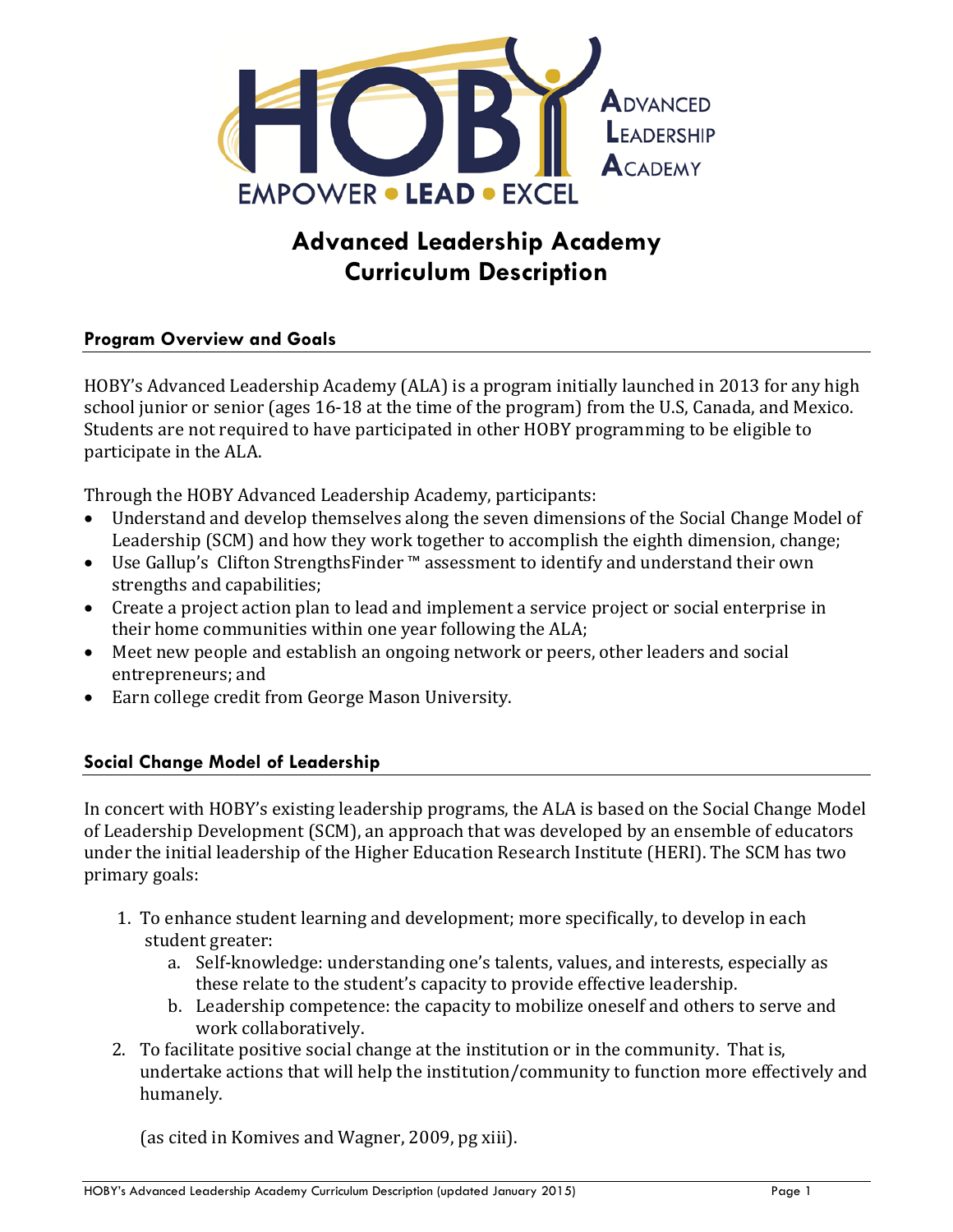This approach to leadership is built on several key assumptions:

- "Leadership" is concerned with effecting change on behalf of others and society.
- Leadership is collaborative.
- Leadership is a process rather than a position.
- Leadership should be value-based.
- All students (not just those who hold formal leadership positions) are potential leaders.
- Service is a powerful vehicle for developing students' leadership skills.

(Komives and Wagner, 2009, pg xii).

The ALA curriculum draws from Leadership for a Better World: Understanding the Social Change Model of Leadership Development (LBW) a book written for students who seek to understand and demonstrate leadership to address social issues. All ALA participants and volunteers read and utilize LBW throughout the program.

## **ALA Day-by-Day**

Both the HOBY State Leadership Seminar and World Leadership Congress curricula are based upon a developmental progression of the Social Change Model, starting with personal leadership moving to group/community leadership and concluding with societal and global leadership. The Advanced Leadership Academy emphasizes the individual as change agent with a project action plan to implement in order to put leadership theory into practice.

### *Day One: Understanding the World and Where It Needs Leaders*

ALA participants will examine leadership for social change:

- Think critically about how they approach challenges and discover new ways to do so;
- Explore the state of the globe and determine where they can apply their strengths to improve it; and
- Begin building a community of social change makers within primary groups and the entire Academy class.

### *Day Two: Leading a Team in Transforming a Community*

ALA participants will practice leadership through service-learning projects which:

- Explore different perspectives of citizenship and engagement;
- Understand social change and how it addresses the root causes of problems;
- Examine how common purpose and collaboration are necessary to leading others in service and social enterprise;
- Obtain ideas, tools and resources to initiate and complete successful projects in their home communities;
- Explore financial strategies necessary for success in personal and project finance; and
- Define an issue, its root causes, and establish a realistic project scope.

## *Day Three: Personal Leadership through Service-Learning*

ALA participants will examine their own leadership capabilities and:

• Practice controversy with civility and understand how it strengthens communities;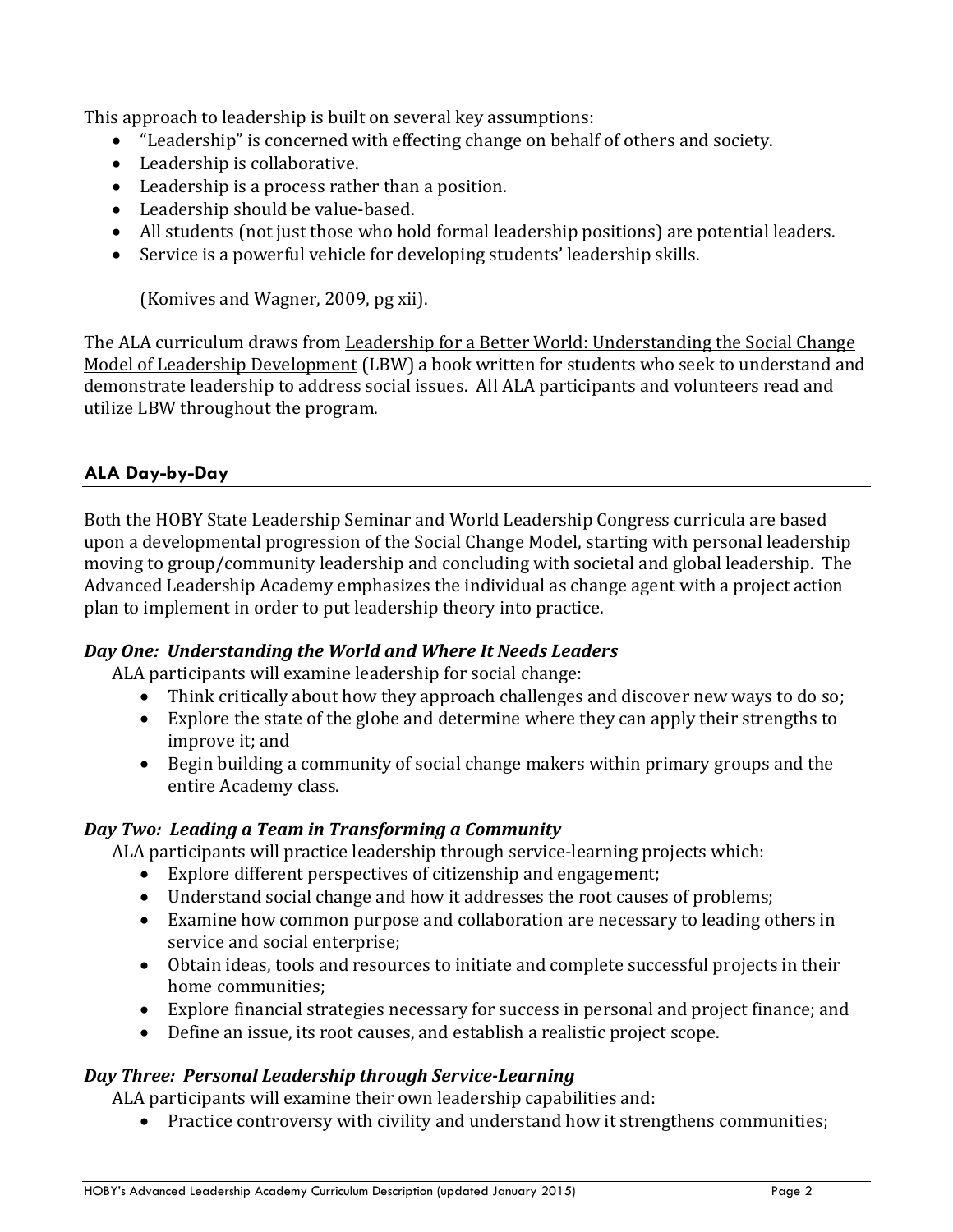- Learn how to maintain their commitments in the face of obstacles;
- Develop a deeper consciousness of self by discovering strengths and talents and integrate these into the action plan;
- Understand congruence or "walking the talk" by recognizing opportunities and tackling the challenges of carrying out a service project;
- Continue building on the project action plan by identifying stakeholders, engagement strategies, and strategies for gaining the commitment or approval of others for their project.

# *Days Four/Five: Leadership for a Better World Means Action*

ALA participants will create a project action plan to lead a service project or social enterprise in their home community:

- Explore what it means to be a social change maker and how all of the dimensions of the Social Change Model are interconnected;
- Discuss and reflect on sustainable attitudes and behaviors a social change maker may use to remain healthy and effective;
- Complete the project action plan, adding milestones and timelines, and submit it as the final deliverable to earn one college credit;
- Celebrate and leave ALA inspired to return home as a social change maker;
- Practice gratitude by thanking those who have most impacted them.

# **The Double Helix of Being and Doing**

Currently, all HOBY alumni are asked to complete at least 100 hours of community service following their experiences at a Community Leadership Workshop (CLeW), State Leadership Seminar or the World Leadership Congress. ALA participants are distinguished by going beyond completing just hours and, demonstrating and practicing their leadership through organizing and leading a service project or launching a social enterprise in their home community.

The ALA Curriculum consists of two interwoven groupings of learning objectives. Broadly, the objectives are (1) to develop skills and deliverables necessary to execute a project action plan, and (2) to grow the students, called Project Managers (PM) at the ALA, towards self-actualization along the dimensions of the 8 C's of the Social Change Model of Leadership. The first grouping of objectives advances the development of the external project and the second, advances the internal work that is required of leaders. Each of these two objectives informs the growth and development of the other as program sessions alternate between them. After ALA, the act of doing the external project continues to grow the "being" of each PM, or how they exhibit leadership, and the "being," likewise, improves the doing. In this way, the internal learning is outwardly exhibited not only by the results of the executed project but also by how the project is led.

Participants have the opportunity to learn from others who are taking action in their own home communities, both past ALA alums and community leaders. In a concurrent workshop structure, participants choose among sessions that focus on current events that impact nearly every community and most young people.

The ALA curriculum guides students, step-by-step, through the stages of action planning and project management. Throughout the ALA, the plan is developed in stages with adult project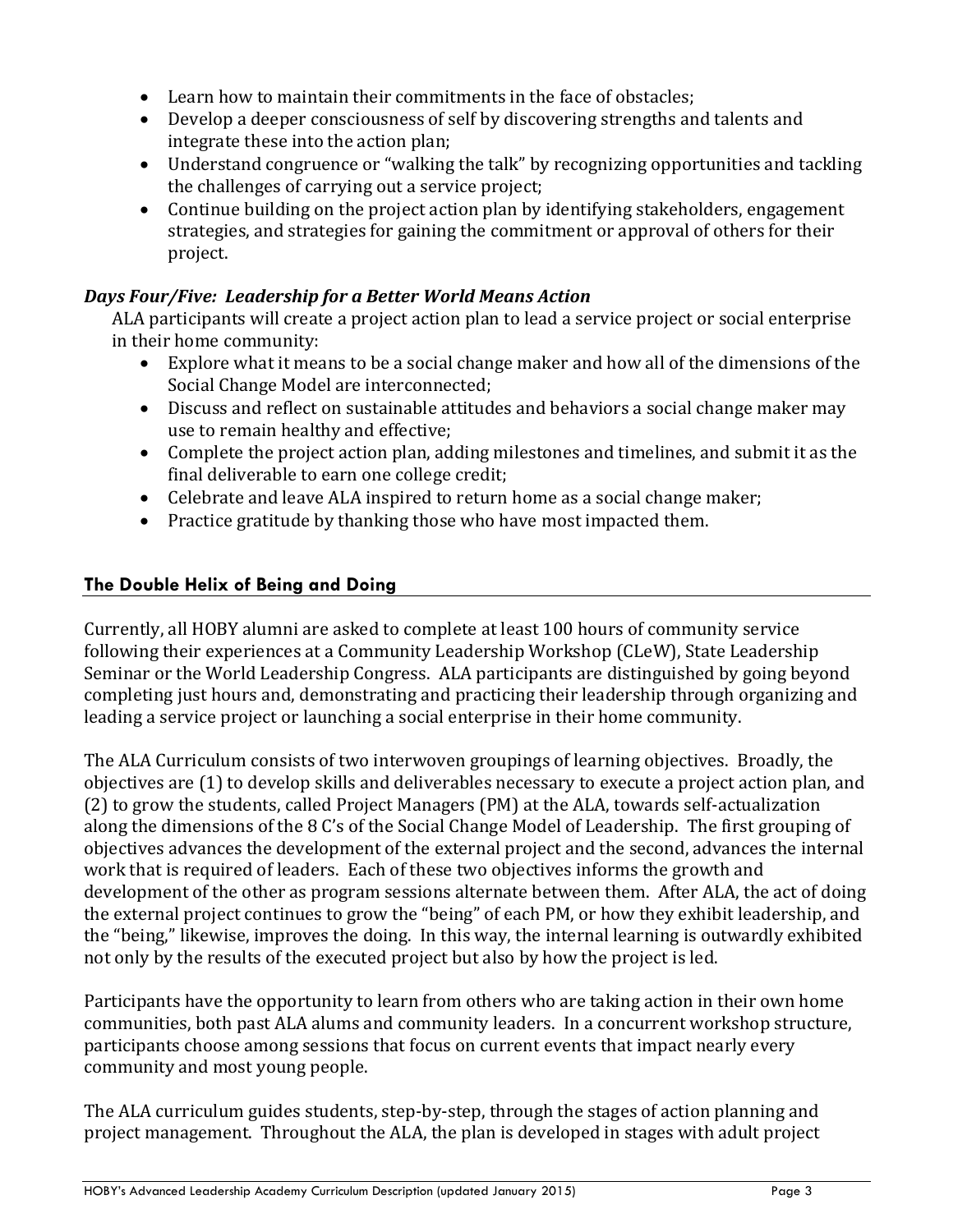coaches and other key ALA volunteers providing feedback during each session of project planning. Following the ALA, the project coaches serve as e-mentors to ALA alumni as they implement their plans back home.

## **Gallup Clifton StrengthsFinder Assessment™**

For decades, the Clifton StrengthsFinder™ Assessment has helped people excel. From top business executives and managers to salespeople, nurses, teachers, students, pastors, and others, more than 10 million people have realized the benefits of leading with their strengths. The creator of the Clifton StrengthsFinder™, former Gallup chairman Dr. Donald O. Clifton (1924-2003), was named the Father of Strengths-Based Psychology by the American Psychological Association.

Strengths are the unique combination of talents, knowledge, and skills that every person possesses. People use these innate traits and abilities in their daily lives to complete their work, to relate with others, and to achieve their goals. But most people don't know what their strengths are or have the opportunity to use them to their advantage. People who do focus on their strengths are more productive, both individually and in teams. And they are more likely to say they have an excellent quality of life.

This web-based instrument, Clifton StrengthsFinder™, explains how students can harness their own talents. The results do not determine whether a student should or should not pursue a specific direction, but rather understanding one's own strengths are helpful in general. The ALA program reinforces the belief that students can apply an entrepreneurial spirit to the successful pursuit of leadership for social change, higher education or in any career of their choice.

As part of the ALA's curriculum, participants will complete the Clifton StrengthsFinder<sup>™</sup> and will be trained in how to read and understand the results. This information will be critical to helping students create a project action plan that draws upon their own individual strengths and engage other resources that can supplement their areas for growth.

## **Post-ALA Support**

Leadership development and support do not end when the ALA program concludes and participants return home. HOBY provides an online social network, group video calls and chats as set up by Project Coaches with their groups, and as-needed one-on-one individual support to ALA alumni as they implement their projects back home.

Every ALA alumnus and volunteer is invited to join the HOBY ALA Facebook group, a social network in which project resources are shared, project progress is reported and the overall sense of community is continued.

The project coaches will also conduct monthly check-ins with each member of their ALA group. As the adult most familiar with their project action plan, they can provide suggestions, advice and encouragement to complete their plan.